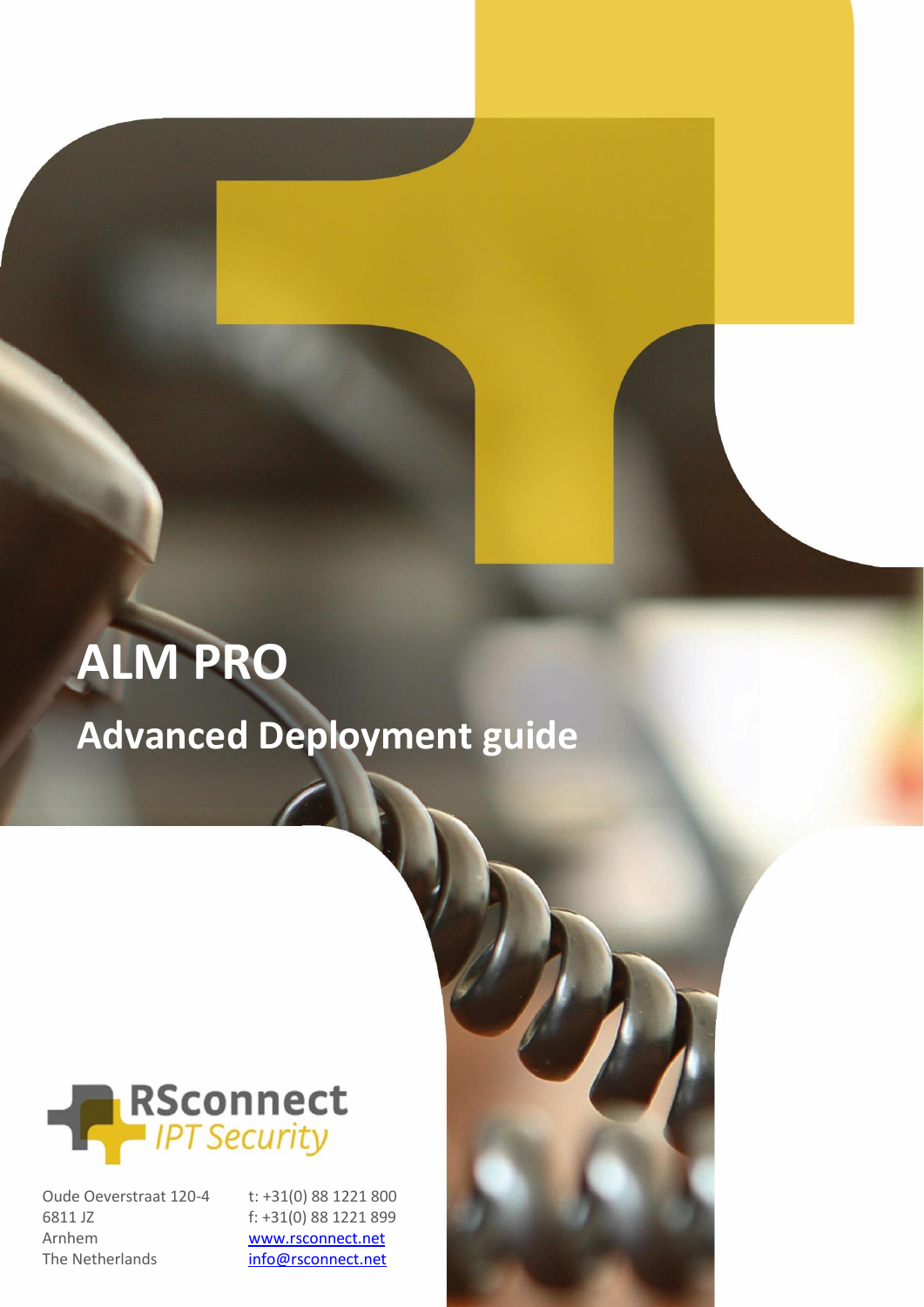### **ALM Advanced Deployment**

The installation of ALM has always been very straightforward. But within large organisations there is often a need to have more control over the method of deploying ALM.

Therefore, we have added several enhancements to the ALM installation procedure to allow custom installation of the ALM PRO software, configuration settings and License file.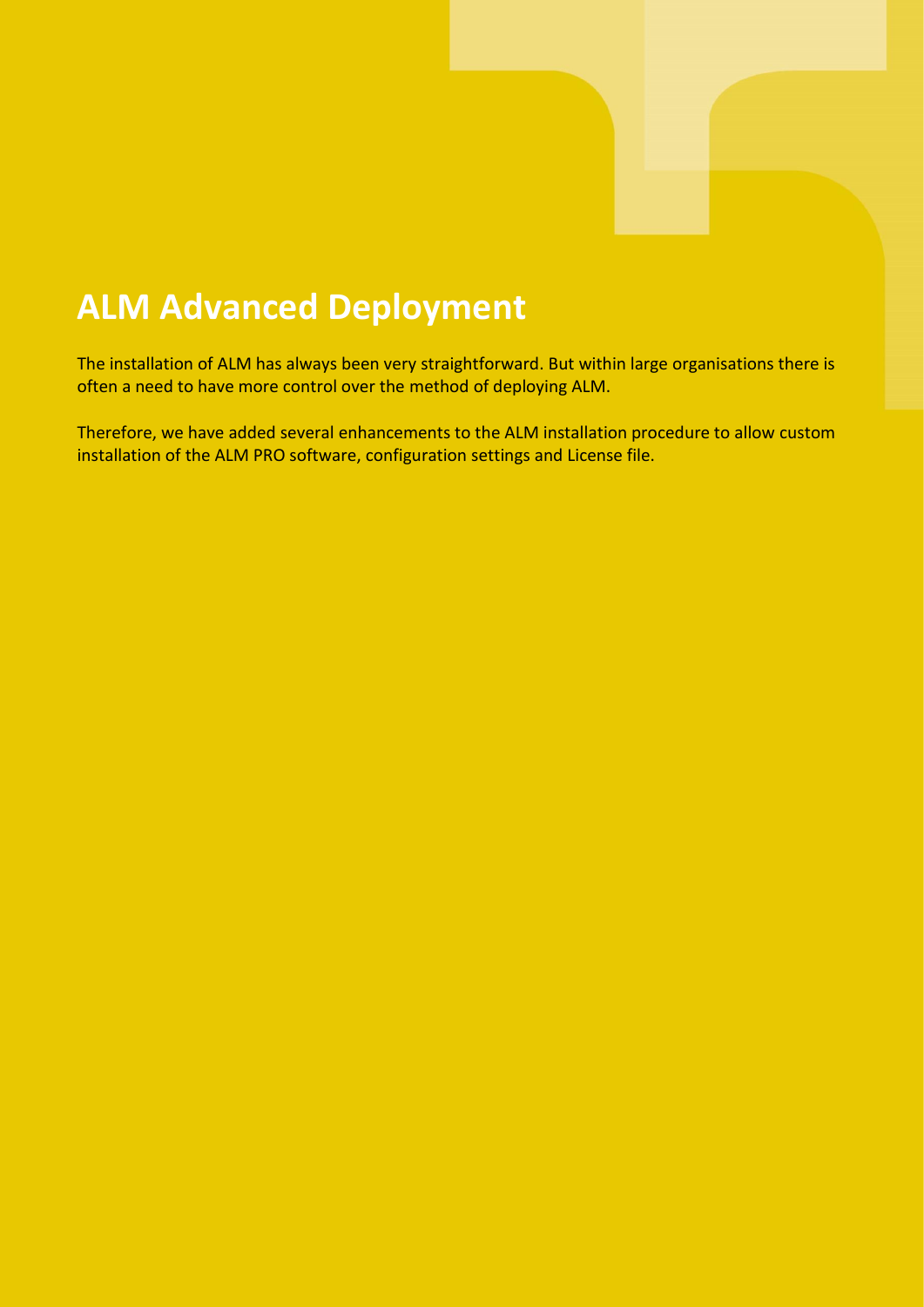

### **Preparation**

To benefit from the enhanced installation features of ALM follow the steps below:

#### **> Step 1**

- 1. Download the ALM software from the [software] section from the RSconnect Customer Service Centre (CSC)
	- a. <http://www.rsconnect.net/en/login>
	- b. Forgot password ? Click the [forgot password] link
- 2. Download the appropriate license file from the [License] section
- 3. Extract the setup file and the license file in the same directory
	- a. Make sure the license file is named *almmodule.lic*
	- b. Run the installation on the local machine and verify the license in the About menu

#### **> Step 2**

- 1. Generate a customer specific settings file
	- a. run ALM as an administrator
	- b. double click ALM from the system tray
	- c. click the Options/Admin menu
	- d. configure the required settings
	- e. Open the Export TAB, click the Export button to store the configuration in a settings file
- 2. Store the settings file in the same directory as the other two files
	- a. make sure the settings file is named *almsettings.txt*
	- b. The folder should now list 3 files
		- 1) alm\_v5.exe
		- 2) almmodule.lic
		- 3) almsettings.txt

### **Deployment**

Now when you start the ALM setup manually or via a scripted installation ALM setup will use the files located in the same source directory and will deploy and apply them during the installation process.